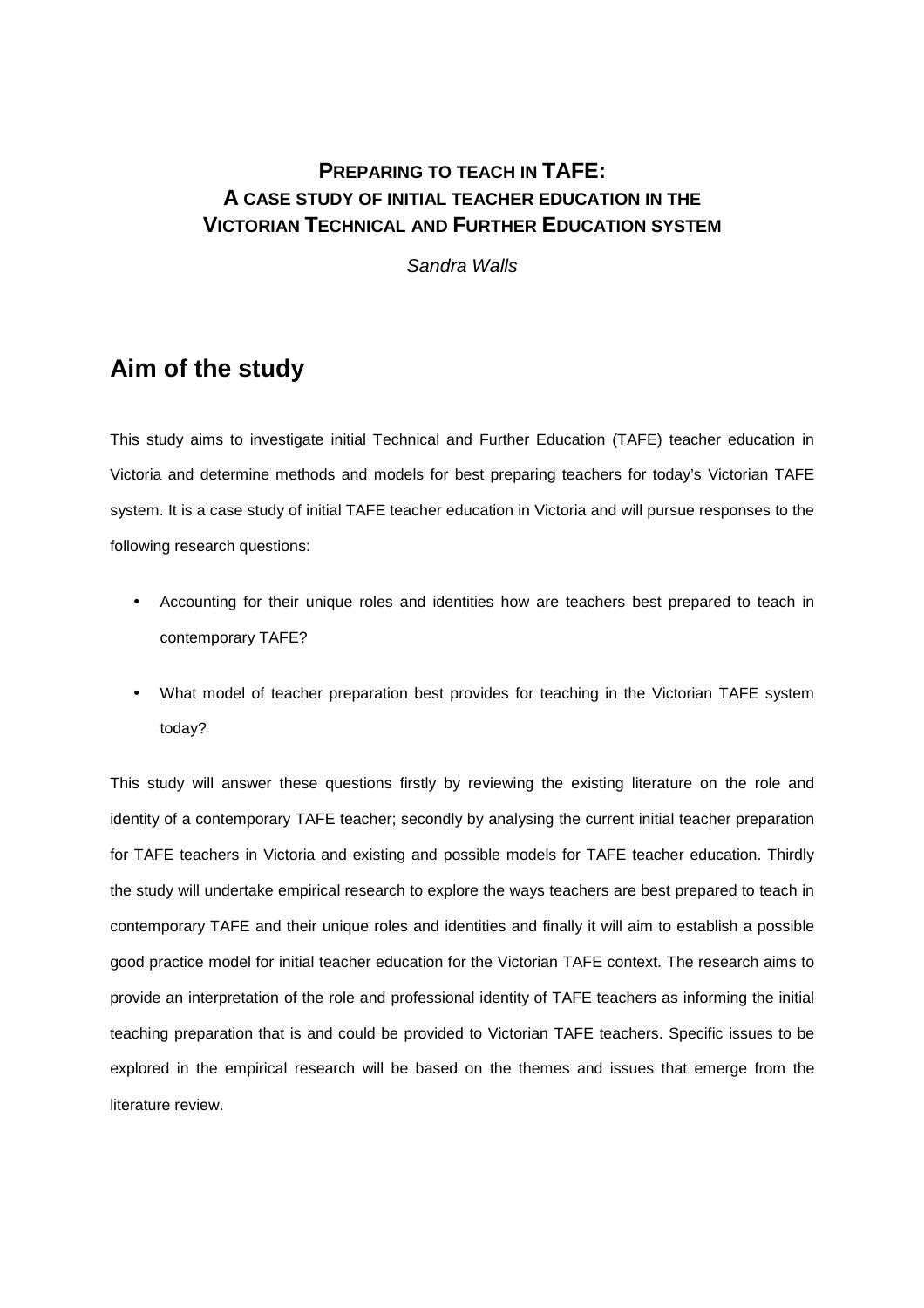The empirical research will involve interviewing three Victorian senior TAFE managers, nine Victorian experienced TAFE teachers and nine Victorian beginning TAFE teachers; analysing the curriculum documents for Certificate IV in Training and Assessment<sup>1</sup>; and analysing the standards developed by the Further Education National Training Organisation (FENTO)<sup>2</sup>. This approach will contribute to the existing body of knowledge regarding the training needs of beginning TAFE teachers in Victoria. It will determine the usefulness of Certificate IV in Training and Assessment in meeting those needs and determine a framework for models for initial teacher education to meet the needs of Victorian contemporary TAFE teaching.

#### **Key terms**

- i. initial teacher education
- ii. TAFE teacher roles and identities
- iii. teacher preparation.

#### **Methodology**

l

This qualitative case study aims to investigate how TAFE teachers in the Victorian TAFE system are initially prepared to teach and how they might best be prepared. A qualitative case study methodology will support the exploration of the skills and knowledge that TAFE teachers require in order to teach in TAFE as perceived by experienced and neophyte teachers. It will support the exploration of the suitability of the existing initial teacher education model, namely the Certificate IV in Training and Assessment, and further support the conceptualisation of a framework for an initial teacher education model that might best prepare teachers to teach in TAFE.

A distinction between what knowledge to shoot for fundamentally separates quantitative and qualitative inquiry…Quantitative researchers have pressed for explanation and control; qualitative researchers have pressed for understanding and complex interrelationships among all that exists (Stake 1995, p.37).

<sup>1</sup> Standard 1.4 of the Australian Quality Training Framework (AQTF) 2007 mandates Certificate IV in Training and Assessment (Training and Assessment40104B) as the minimum qualification for delivering and assessing accredited vocational education and training.

<sup>2</sup> FENTO – A United Kingdom government organization responsible for regulating compulsory teacher qualification for further education teachers and for improving teacher education and professional development for new and existing further education teachers (Lucas 2004, p35). Lifelong Learning UK: helping secure the workforce that organisations need. www.fento.org/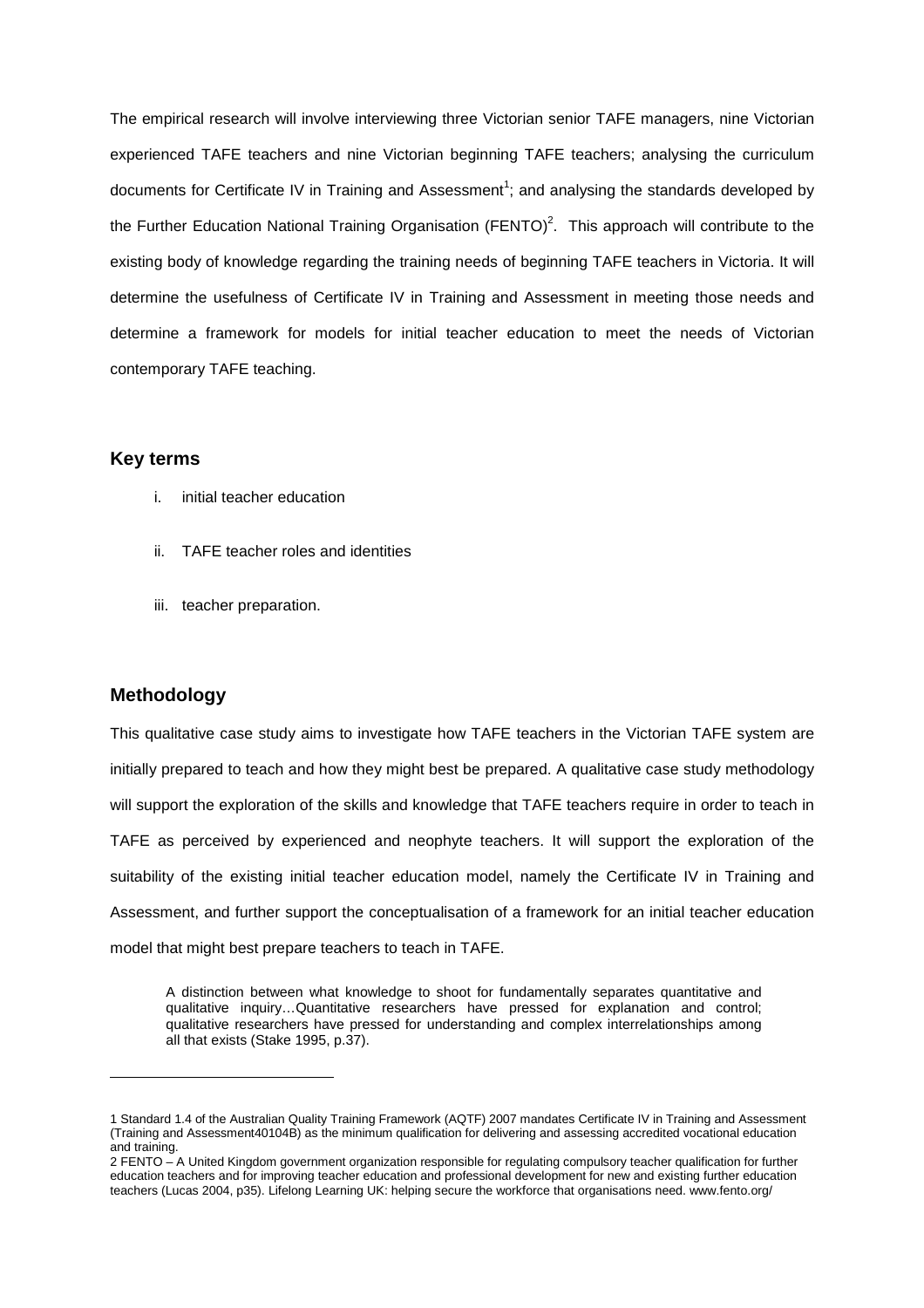This study will adopt an interpretivist approach as understood by Merriam (1998) where empirical data will be gathered through the stories and experiences of the interviewees together with the interpretation of curricula and standards documentation.

In interpretive research, education is considered to be a process and school is a lived experience. Understanding the meaning of the process or experience constitutes the knowledge to be gained from an inductive, hypothesis–or theory generating (rather than a deductive or testing) mode of inquiry. Multiple realities are constructed socially by individuals (p.4).

#### **Research context**

The context for this research will be TAFE institutes and TAFE teaching and management staff in Victoria. The Victorian context for this case study has been chosen even though the national statutory regulations regarding who can teach Vocational Education and Training (VET) courses are ostensibly the same for TAFE institutes throughout Australia. Victoria is chosen firstly because of greater access by the researcher to Victorian TAFE teachers, senior managers and TAFE policy makers as a result of collaborative links established during seventeen years of employment as a TAFE teacher, senior educator and manager at a Victorian TAFE institute; secondly, that by limiting this research to the Victorian context some of the complications caused by varied State and Territory award working conditions for TAFE teachers will be avoided; and thirdly, Victoria in the 1980s and 1990s was a site of intense research into initial teacher education for TAFE teachers. This final point leads to a subsidiary goal for this study, namely that the study will reinvigorate research into initial TAFE teacher education good practice in Victoria and provide other States with the opportunity to benchmark their own initial TAFE teacher education practices<sup>3</sup>.

#### **Background**

l

Since the 1980s there has been considerable research into the job role and identity of the TAFE teacher (Chappell 1998; Schofield and McDonald in Mitchell 2004, Chappell, Bateman and Roy 2006; Mitchell, Chappell, Bateman and Ro 2005; Smith, 2005; Seddon 2008; and Mitchell 2008). Whilst this

<sup>3</sup> Eighty per cent of all VET training is delivered in States along the eastern seaboard. Therefore Victoria has been chosen because the quality of the preparation provided to practitioners is of particular interest. There is a tension between quantity and quality here. I would delete this. http://www.ncver.edu.au/statistics/vet/ann06/sum06/sd07507.pdf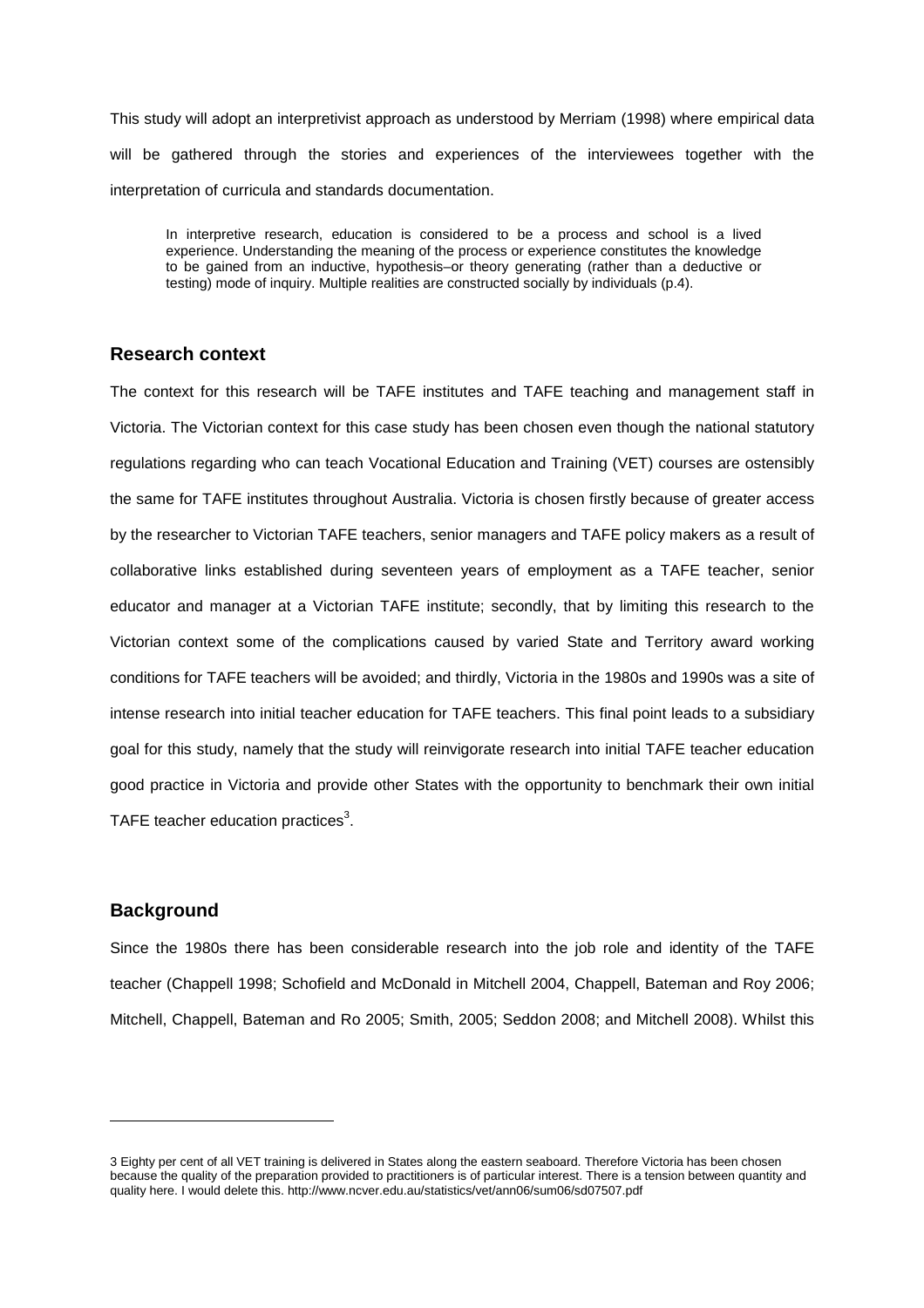research continues, the impact of this research is not evaluated according to the needs of TAFE teacher education.

In the 1980s and early 1990s initial teacher education for TAFE teachers was a strongly researched topic (Hall Dean, Guthrie, Hayton, Mageean and Scarfe 1991 and Scarfe 1991<sup>4</sup>). Unlike research into TAFE teacher identity and job role, it has not continued with the exception of the writing of Smith (2005), Mulcahy (2003) and Seddon, Penna and Dart (2004). In the main, inquiry into initial TAFE teacher education has been subsumed into more general debates concerned with professional development for existing TAFE teachers.

The reasons for a lack of interest in the quality of an initial Australian or Victorian TAFE teacher education model need exploring. In the United Kingdom vigorous debate exists concerning the quality of their initial teacher education model for further education teachers (Guile and Griffiths 2001; Fisher and Webb 2006; Lucas 2007; Cunningham 2008; McNally, Blake, Corbin and Gray 2008). This debate is fostered by the UK Labor government which acknowledges the interdependence of initial teacher education, the need to develop quality further education teachers and their impact on the effectiveness of the learning and skills sector.

The Australian context has different industry and political pressures to those of the UK, especially those surrounding perceived skill shortages<sup>5</sup> and the proposed new contestable funding model for vocational education and training<sup>6</sup>. However as there are enough other similarities in the two vocational education systems it indicates a seemingly general complacency around initial teacher education in the Victorian TAFE system.

Overall, this portrayal of the field of research into initial teacher education research in Australia during the last decade suggests a relatively weak epistemological base, small-scale and isolated studies, and variable research quality (Nuttall et al 2006, p.325).

This lack of debate and research in Australia around what constitutes good practice for initial teacher education is a driver for this research study.

l

<sup>4</sup> Scarfe's literature review outlines major reviews and reports of the 1970s and 1980s into initial TAFE teacher preparation. 5 See in particular Maintaining the Advantage (2004), a Victorian government initiative aimed at coping with the skill shortages. 6 The Federal government is considering a new funding model for VET. 'The current training system is highly centralised, with state run TAFE institutes dominating the market and government funding delivered primarily to these and other public institutions' (Skilling Australia for the Future, March 2008)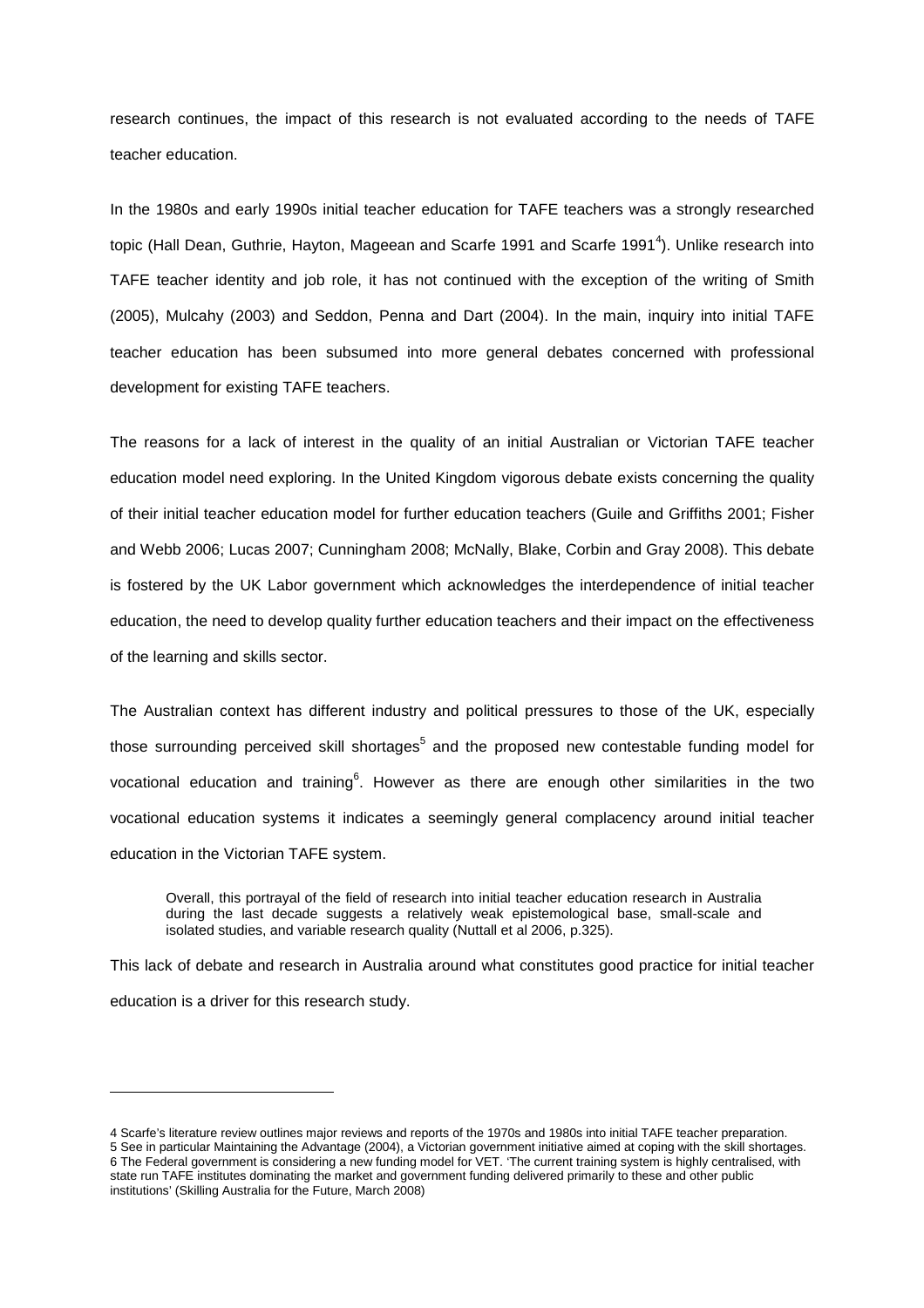#### **Study contribution**

This study will contribute to the body of knowledge surrounding initial TAFE teacher education in Victoria and aim to further the debate to a position that will better support beginning TAFE teachers. The study will also contribute to critique of the curriculum for initial TAFE teacher training provided throughout Australia as Certificate IV in Training and Assessment. The study will investigate the acceptability of this course for initial TAFE teacher training by eliciting the views of experienced and beginner Victorian TAFE teachers. Overall it will contribute by providing reasons for continuing with current debates or for starting new conversations around models for initial teacher education for the Victorian TAFE system. Finally the study will contribute to the current needs for initial TAFE teacher education, as determined by the study's research, by providing a scenario or framework for future initial teacher education in the Victorian TAFE system.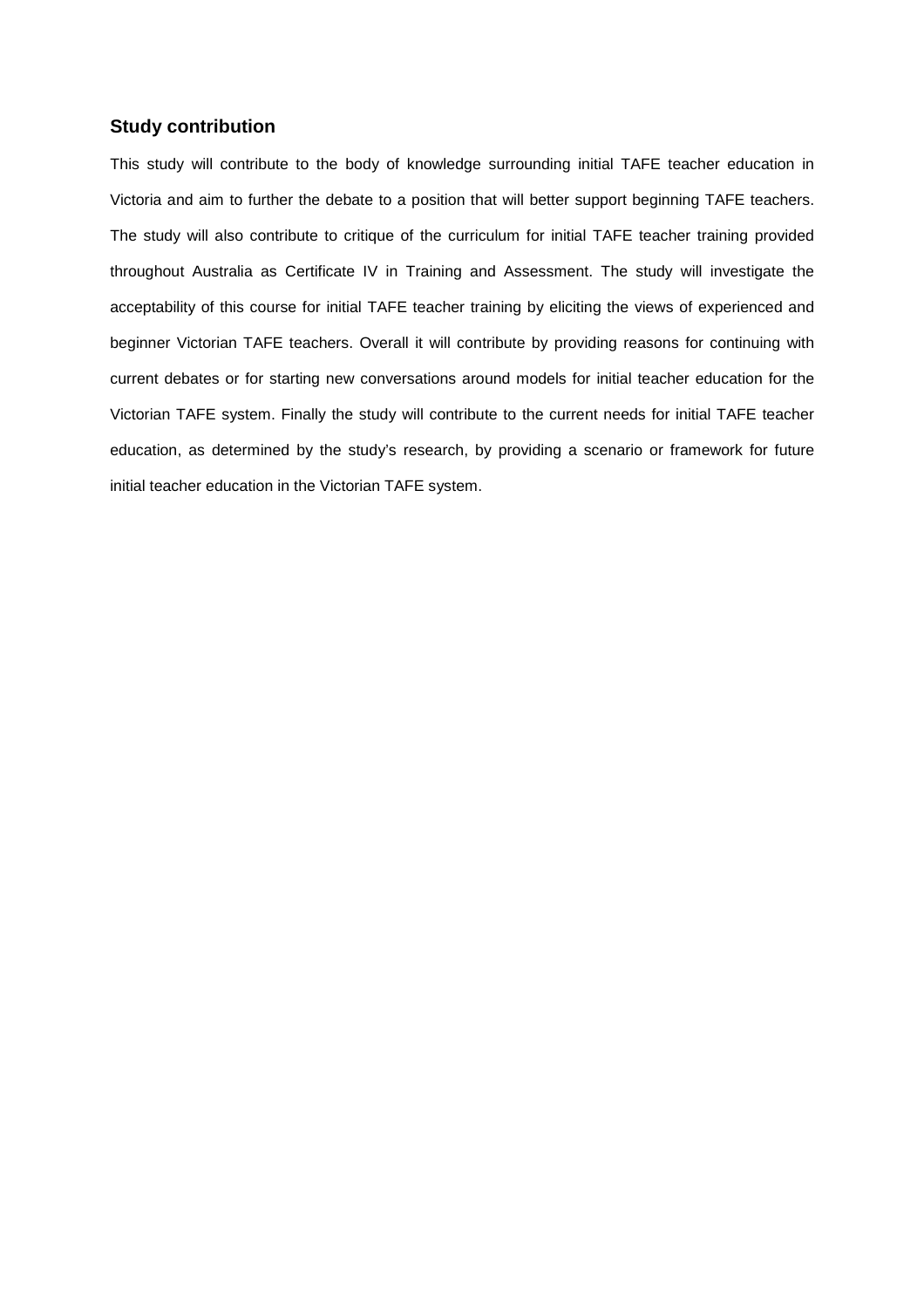### **Time line**

The following is a suggested timeline for this study. It is considered to be achievable and has hopefully accounted for those events that will occur outside of the control of this study.

| <b>Event</b>                       | <b>Finish Date</b> | <b>Progress</b> |
|------------------------------------|--------------------|-----------------|
| Presentation of proposal (seminar) | 22 April 20008     | Completed       |
| Research proposal (10,000 words)   | 27 August 2008     | In Progress     |
| Ethics requirements                | December 2008      | In Progress     |
| Literature review                  | April 2009         | In Progress     |
| Data collection questions          | August 2009        |                 |
| Field research                     | December 2009      |                 |
| Data analysis                      | <b>March 2010</b>  |                 |
| Thesis completion                  | December 2011      |                 |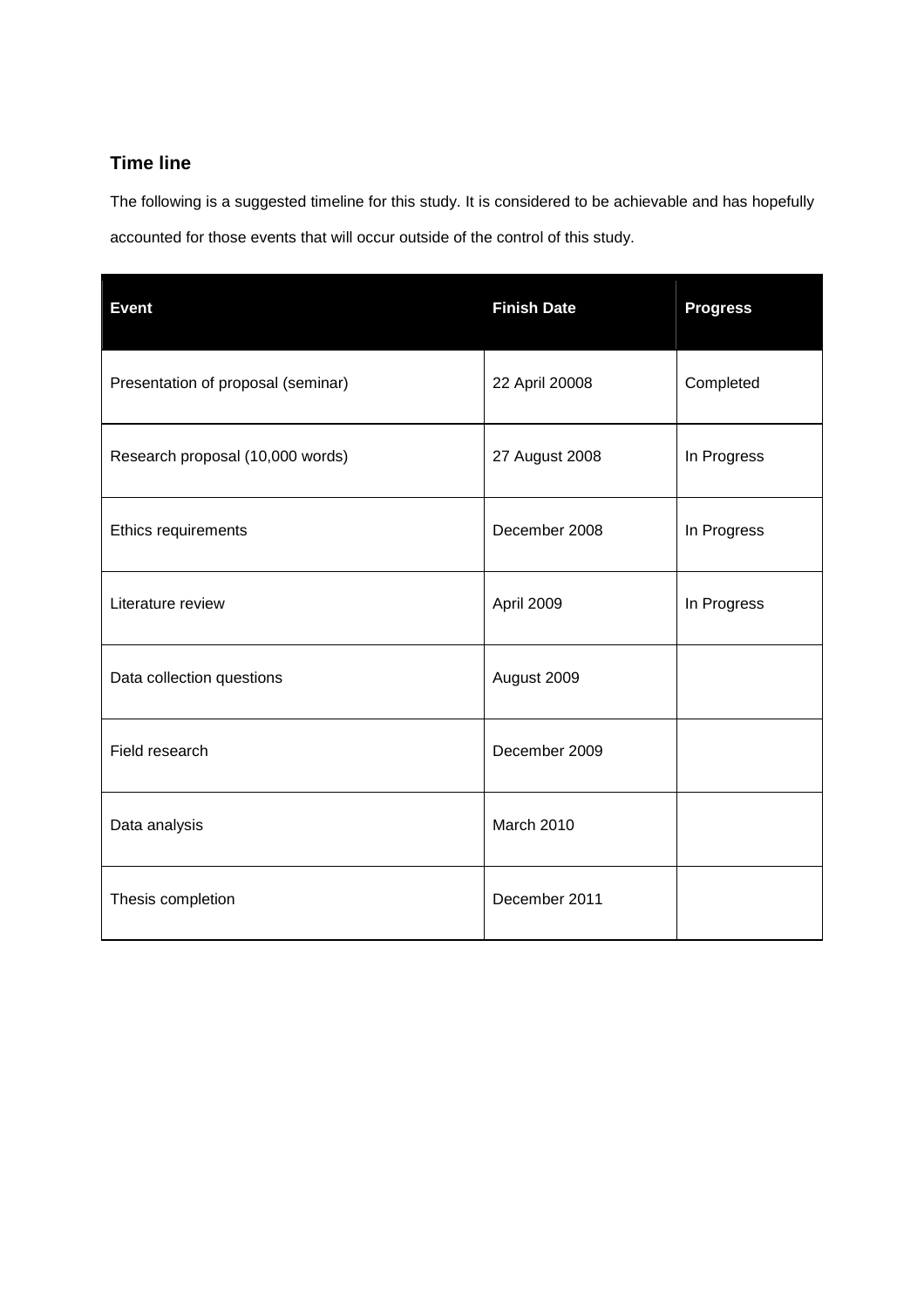## **References used in full version of proposal**

AQTF 2007, Building Training Excellence, Standards for State and Territory Registering Bodies, Commonwealth of Australia June 2007. Available at: www.training.com.au, accessed on 18 August 2007.

AQTF 2007, Building Training Excellence, User's Guide to the Essential Standards for Registration, Commonwealth of Australia June 2007. Available at: www.training.com.au, accessed on 18 August 2007.

Argyris, C and SchÖn, D A 1996, Organizational Learning 11. (Reading, MA: Addison-Wesley)

Australian Education Union, Precarious employment and casualization: organizing, activism and recruitment in TAFE, 2005 National TAFE Council AGM, Southbank, Victoria.

Beckett, D 2008, Holistic Competence: Putting Judgments First, Asia-Pacific Journal of Teacher Education, 9(1), 21-30.

Beckett, D and Hager, P 2000, Making judgments as the basis for workplace learning: towards an epistemology of practice, International Journal of Lifelong Education, 19(4), 300-311.

Beckett, P and Hager, P 2003, Life, Work and Learning: Practice in postmodernity, Routledge, New York.

Bell, J 2005, Doing Your Research Project: A Guide for First-time Researchers in Education, Health and Social Science, 4<sup>th</sup> edn, Open University Press, England.

Berry A, Clemans, A, and Kostogriz, A (eds), 2007, Dimensions of professional learning: Professionalism. Practice and Identity, Sense Publishes, Rotterdam/Taipei.

Billett, S 2001, Learning in the workplace: Strategies for effective practice, Allen and Unwin, Crows Nest, NSW.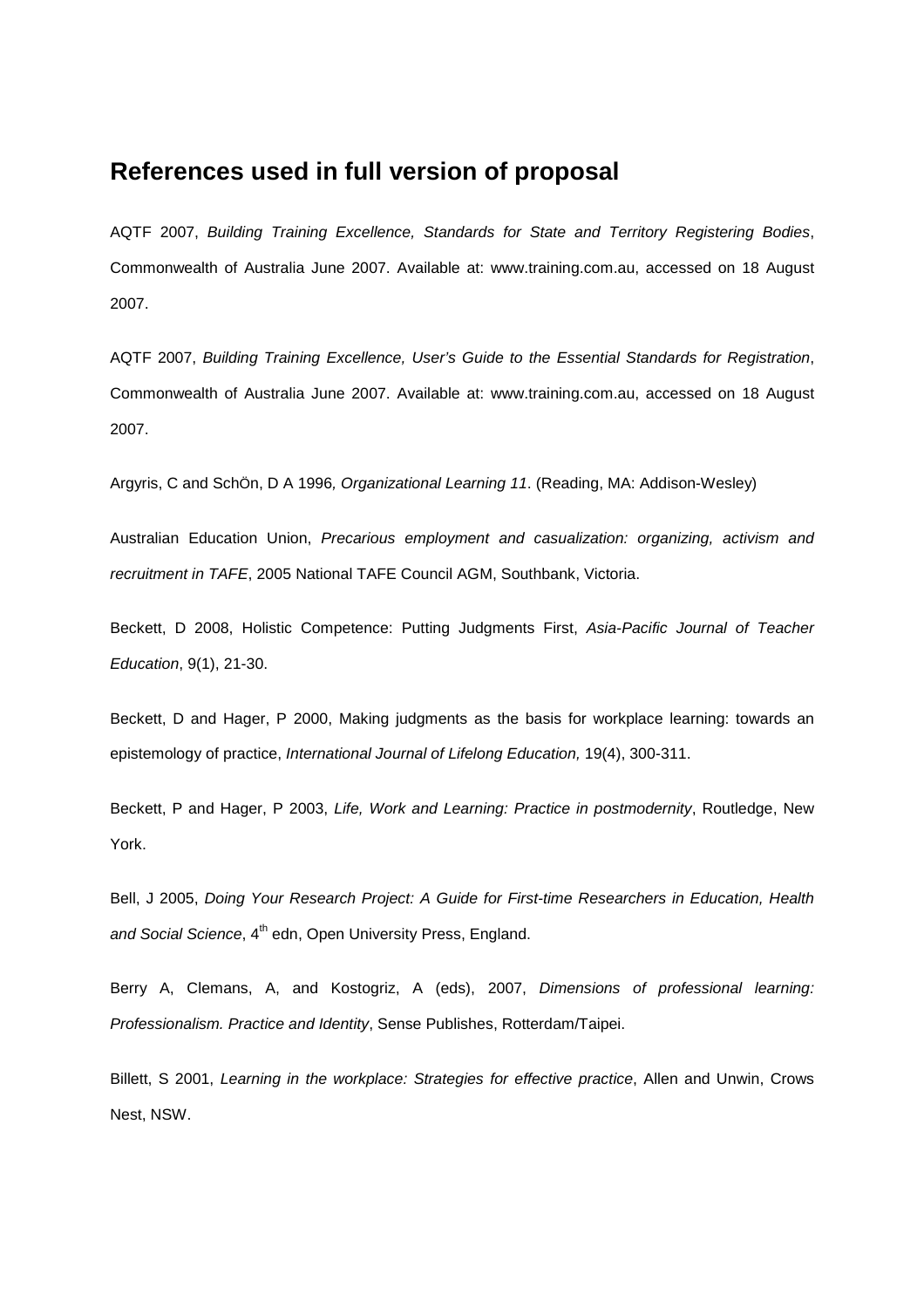Boreham, N 2004, A Theory of Collective Competence Challenging the Neo-Liberal Individualisation of Performance at Work. British Journal of Educational Studies, 52(1), 5-17.

Boreham, N 2007, Interprofessionalism and the Collective Dimensions of Professional Practice, Keynote presentation at the Second Professional Lifelong Learning Conference: Professional lifelong learning: critical debates about professionalism, University of Leeds, 9 July 2007.

Briggs, A 2006, Middle Management in FE, Continuum International Publishing Group, London and New York.

Chappell, C 1998, Changing TAFE in new times, The Australian Journal of Teacher Education, 23(2), 17-29.

Chappell, C 2001, Issues of teacher identity in a restructuring (VET) system, Australian and New Zealand Journal of Vocational Education Research, 9(1), 21-39.

Chappell, C 2003, Researching vocational education and training: Where to from here?, Journal of Vocational Education and Training, 55(1), 21-32.

Chappell, C and Johnston, R 2003, Changing Work: Changing roles for vocational education and training teachers and trainers, NCVER, Leabrook.

Chappell, C, Hawke, G and Schofield, K 2002, An industry-led system: Issues for policy, practice and practitioners, Working paper: 02-11, UTS Research Centre for Vocational Education and Training, University of Technology, Sydney.

Chappell, C, Solomon, N, Tennant, M and Yates, L 2002, Researching the pedagogies of new vocationalism, Working paper 02-13, UTS Research Centre for Vocational Education and Training, University of Technology, Sydney.

Clayton, B, Fisher, T and Hughes, E 2005, Sustaining the skill base of technical and further education institutes: TAFE mangers' perspectives, NCVER, Adelaide.

Cohen, J 2008, That's not treating you as a professional': teachers constructing complex professional identities through talk, Teachers and Teaching: Theory and Practice Education, 14(2), 79-93.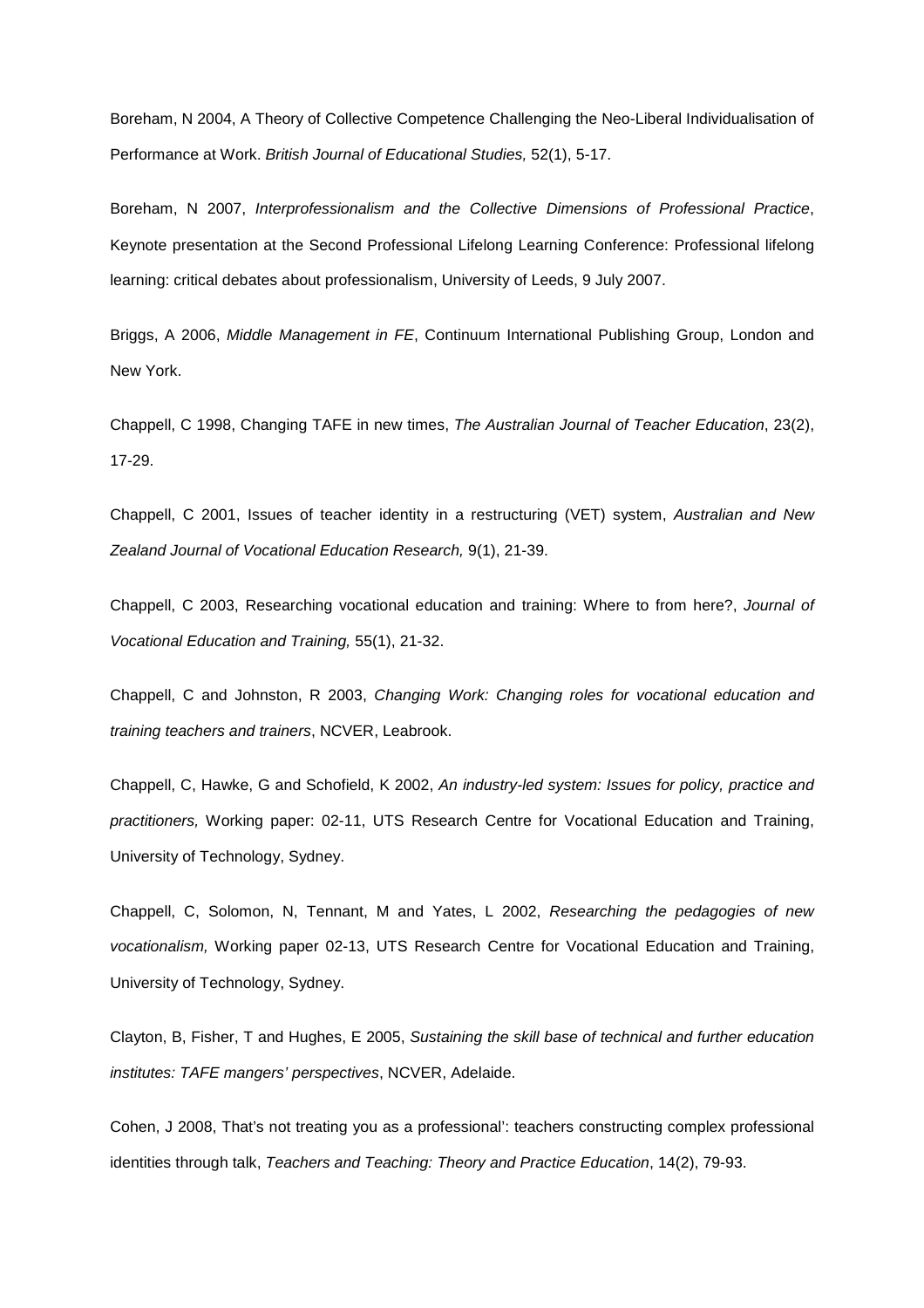Cornford, I 1999, Missing From the Current Vocational Education Policy Equation: Highly Qualified Teachers/Trainers and Quality Vocational Teacher Education. Paper presented at the AARE 1999 Conference Melbourne, 29 November – 2 December.

Cunningham, B 2007, All the right features: towards an 'architecture' for mentoring trainee teachers in UK further education colleges, Journal of Education for Teaching, 33(1), 83-97.

Eraut, M 2000, Non-Formal learning and tacit knowledge in professional work, British Journal of Educational Psychology, 70, 113-136.

Favero, J 2003 'Quality' training – challenges for teachers of work place training for trainees and apprentices, Paper presented to the annual conference of AVETRA, Sydney 2003.

Fisher, R and Webb, K 2006, Subject specialist pedagogy and initial teacher training for the leaning and skills sector in England: the context, a response and some critical issues, Journal of Further and Higher Education, 30(4), 337-349.

Flyvberg, B 2001, Making Social Science Matter: Why social inquiry and how it can succeed again, CUP, Cambridge.

Foley, J and Conole, L 2003, A Draft Leadership Capability Framework to Assist Leadership Development in the Victorian Sector, Commissioned by the Office of Training and Tertiary Education, Victorian Department of Education and Training, Melbourne.

Forward, P 2004, TAFE teacher's professionalism and identity, Speech presented at TAFE AGM. Available at: p:\TAFE\AGM\2004\Pat Forward Speech\TAFE Teacher professionalism and identity, accessed on 1 July 2008.

Foster, S, Delaney, B, Bateman, A and Dyson, C 2007, Higher-level vocational education and training qualifications: Their importance in today's training market, NCVER, Adelaide, SA.

Francisco, S 2008, Professional Development: What Casual TAFE Teachers Want, Paper presented to the annual conference of AVETRA, Adelaide 2008.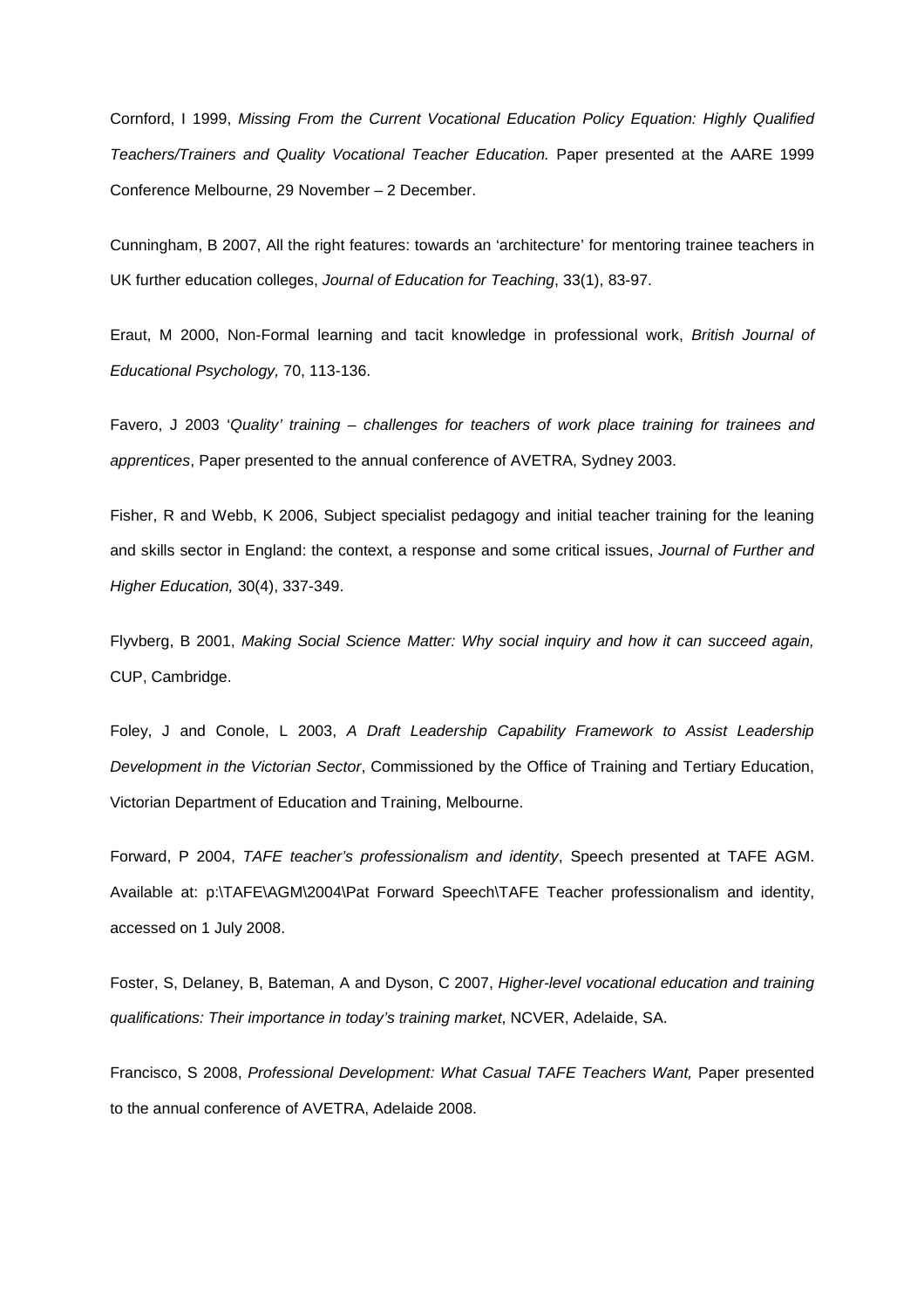Garrick J 1999, The dominant discourses of learning at work, in Boud, D and Garrick, J, (eds), Understanding Learning at Work, Routeldge, London.

Gleeson, D and James, D, The Paradox of Professionalism in English Further Education: a TLC project perspective, Educational Review, 59(4), 451-467.

Gonczi, A 1999, Competency-based learning: A dubious past – an assured future? in Boud, D and Garrick, J, (eds), Learning at Work, Routeldge, London.

Gooze, G 2001, The development of TAFE in Australia, NCVER Adelaide.

Grangeat, M and Gray, P 2007, Factors influencing teachers' professional competence developments, Journal of Vocational Education & Training, 59(4), 485-501.

Guile, D and Griffiths, T 2001, Learning Through Work Experience, Journal of Education and Work, 14(1), 113-131.

Hager, P et al 2002, Enhancing The Learning and Employability of Graduates: The Role of Generic Skills. Position Paper No 9. Business-Higher Education Round Table, Melbourne.

Hall, W, Dean, S, Guthrie, H, Hayton, Mageean, P and Scarfe, J 1990, National Review of TAFE Teacher Preparation and Development – Stages 1A and 1B: Skills and Competencies, TAFE National Centre for Research and Development, South Australia.

Hall, W, Dean, S, Guthrie, H, Hayton, Mageean, P and Scarfe, J 1991, National Review of TAFE Teacher Preparation and Development – Stage 2 Models, TAFE National Centre for Research and Development Ltd.

Harris, R, Simons, M, Hill, D, Smith, E, Pearce, Blakeley, J, Choy, S and Snewin, D 2001, The changing role of staff development for teachers and trainers in vocational education and training, NCVER, Leabrook.

Jameson, H and Hillier, Y 2008, 'Nothing will prevent me from doing a good job'. The professionalism of part-time teaching staff in further and adult education, Research in Post-compulsory Education, 13(1), 39-53.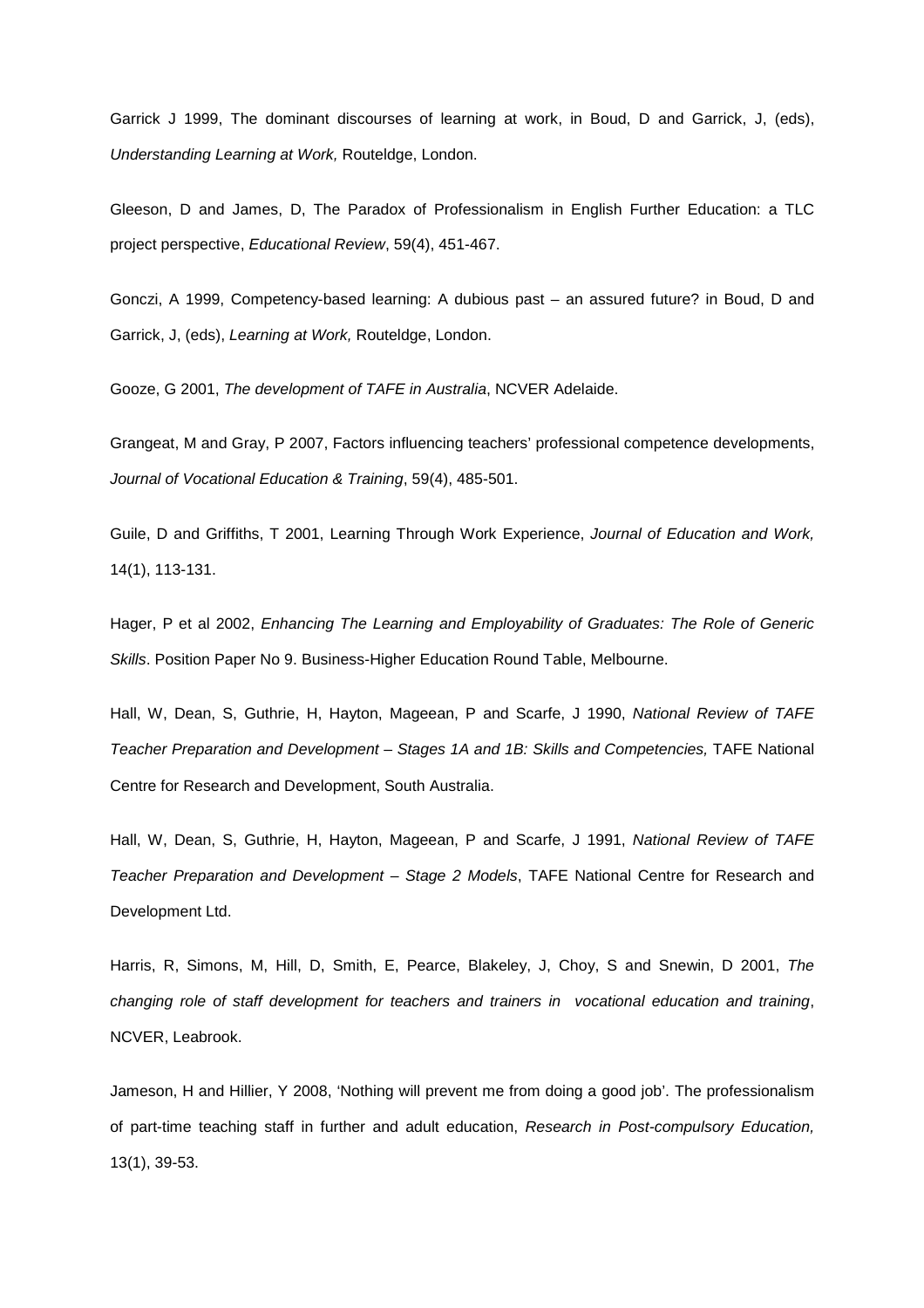Lucas, N 2004, The 'FENTO" Fandango: national standards, compulsory teaching qualifications and the growing regulation of FE college teachers, Journal of Further and Higher Education, 28(1), 35-51.

Lucas, N 2007, Rethinking Initial Teacher Education for Further Education Teachers: From a standards-led to a knowledge-based approach, Teaching Education, 18(2), 93-106.

McKenna, S and Mitchell, J 2006, Professional Judgment in Vocational Education and Training: A set of resources, Reframing the Future, Department of Education Science and Training, Canberra.

McNally, J, Blake, A, Corbin, B and Gray, P 2008, Finding an identity and meeting a standard: connecting the conflicting in teacher induction, Journal of Education Policy, 23(3), 287-298.

Merriam, B 1998, Qualitative Research and Case Study Applications in Education, Jossey-Bass Inc, San Francisco, California.

Mitchell, J 2008, Capabilities of the emerging 'advanced VET practitioner', Paper presented at the Australian VET Research Association (AVETRA) Conference, Adelaide, 4 April 2008.

Mitchell, J, Chappell, C, Bateman and Roy, S 2005, Critical Issues in teaching, learning and assessment in vocational education and further education – a three country comparison, NCVER, Adelaide.

Mitchell, J, Chappell, C, Bateman and Roy, S 2006, Critical Issues: A literature review on teaching, learning and assessment in vocational education and training, NCVER, Adelaide.

Mitchell, J, Chappell, C, Bateman and Roy, S 2006, Quality is the key: Critical Issues in teaching, learning and assessment in vocational education and training further education, NCVER, Adelaide.

Mitchell, J, Clayton, B, Hedberg, J and Paine, N 2002, Draft Discussion Paper: Options for a national mechanism for promoting and sustaining innovation in teaching and learning in VET, Project funded by Australian National Training Authority, Melbourne.

Mitchell, J, Clayton, B, Hedberg, J and Paine, N 2003, Emerging Futures: Innovation in Teaching and Learning in VET, Australian National Training Authority, Melbourne.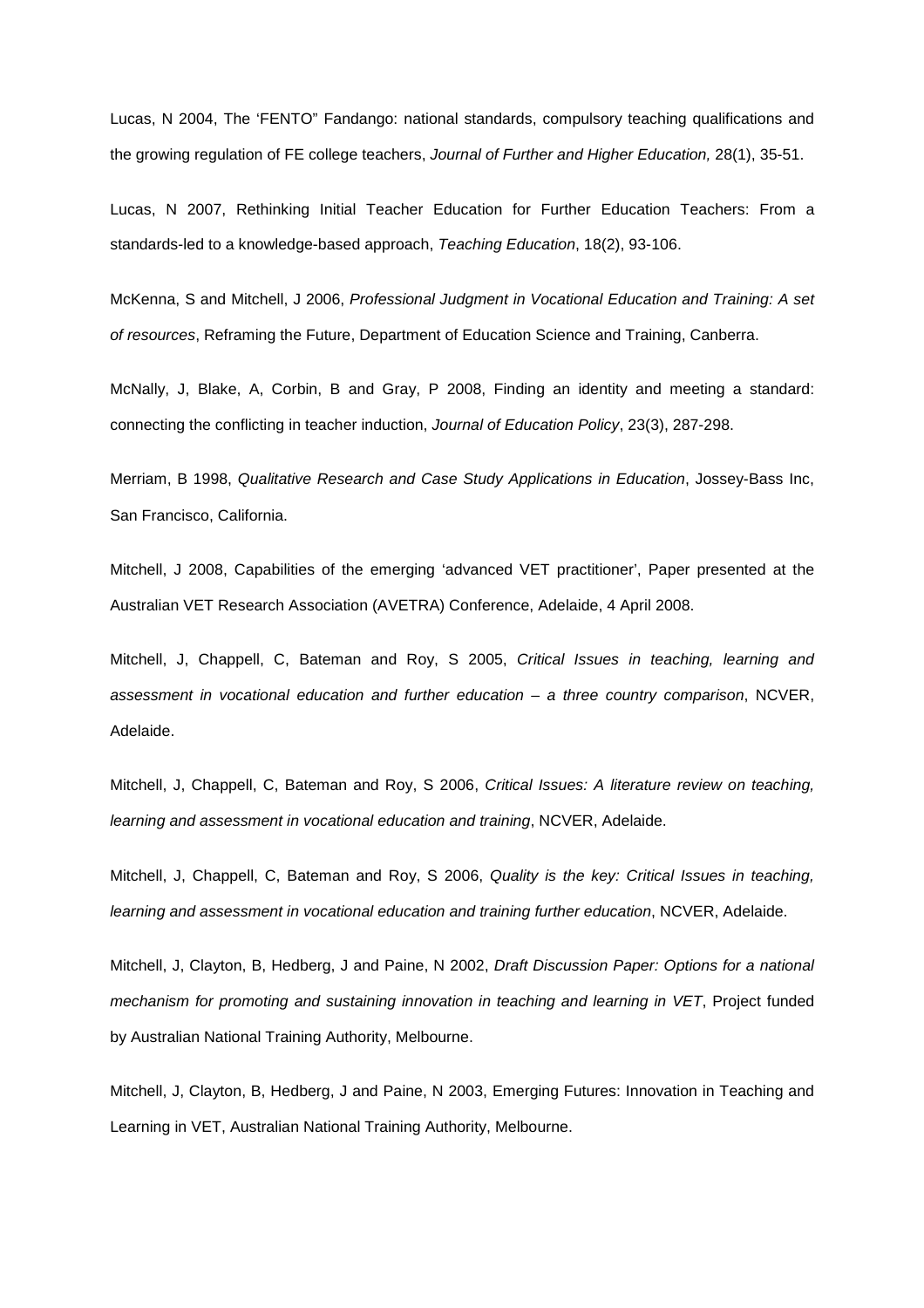Mulchay, D and Jasman, A 2003, Towards the development of standards of professional practice for the Victorian TAFE teaching workforce, Final Project Report: Standards and their use in enhancing professional practice, Office of Training and Tertiary Education, Victoria.

National review of TAFE teacher preparation and development: discussion paper, 1990, TAFE NCVER, Adelaide.

NCVER (National Center for Vocational Education Research) 2006, Australian vocational and training: Research Messages 2006, NCVER, Adelaide.

NCVER (National Center for Vocational Education Research), 2003, Defining generic skills: At a glance, NCVER, Adelaide.

NCVER (National Center for Vocational Education Research) 2004, At a glance: The vocational education and training workforce: New roles and ways of working, Adelaide.

Nuttall, J 2006, Changing Research Contexts in Teacher Education in Australia: Charting new directions, Asia-Pacific Journal of Teacher Education, 34(3), 321-332.

Office of Training and Tertiary Education Australian. Available at: http://www.otte.vic.gov.au/default.asp, accessed on 15 August 2007.

Patton, M 2003, Qualitative Checklist. Available at: www.wmich.edu/evalctr/checklsits, accessed on 1 July 2008.

Patton, M 2005, Research Design and Analysis. Available at: http://books.google.com.au/books?id=fjBw2oi8E14C&pg=PA230&1pg=PA230&dg=p, accessed on 1 July 2008.

Public Record Office Victoria: Group VRG 35, Education. Available at: file://F:\Literature review\Public Record Office 4 Victoria online catalogue.htm, accessed on 9 May 2008.

Punch, K 2006, Developing Effective Research Proposals, 2nd edn, Sage Publications, London, Thousand Oaks and New Delhi.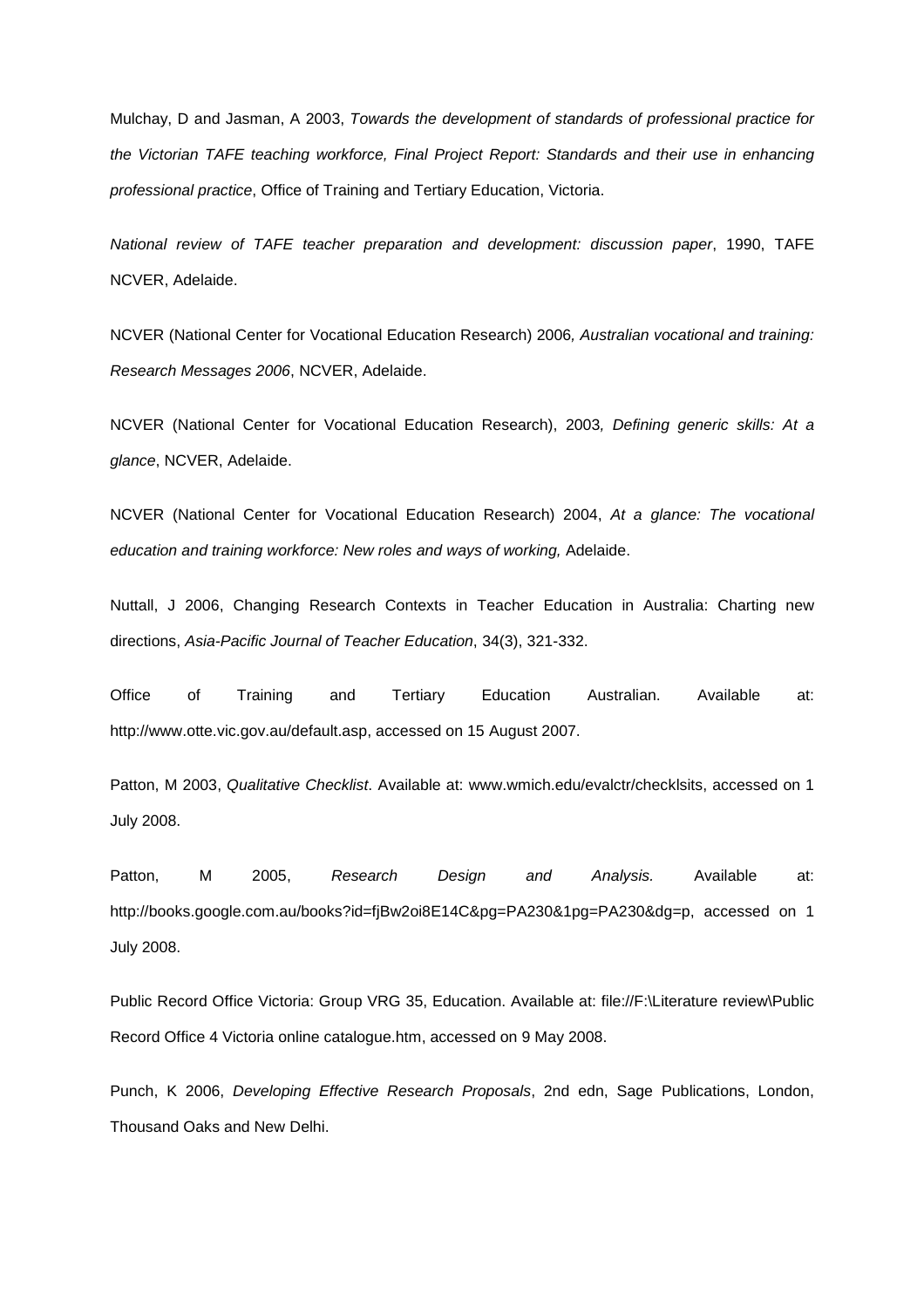Rice, A 2004, Educational leadership in TAFE: The drivers and the restrainers, University of Western Sydney Research Students' Conference Parramatta, 9-10 October, 2004.

Rice, A 2004, TAFE Managers: Juggling educational leadership and accountability. Paper presented at Seventh Conference of the Australian Vocational Education and Training Research Association, 17- 19 March 2004.

Robson, J 2002, The Voices of Vocational Teachers in the UK: Their perceptions of the nature and status of the further education teacher's professional knowledge, Australian and New Zealand Journal of Vocational Education Research, 10(2), 95-113.

Scarfe, J 1991, National Review of TAFE Teacher Preparation and Development: Literature Review, TAFE National Centre for Research and Development, South Australia.

Schon, D (1991 orig 1987) Teaching Artistry Through Reflection-In-Action (Ch 2), in his Enhancing the Reflective Practitioner, Jossey-Bass, San Francisco.

Department of Innovation and Regional Development, 2008, Securing our future economic prosperity: Discussion paper on Skills Reform, Victorian Government, Melbourne.

Seddon, T 2008, Crafting capacity in VET: Towards an agenda for learning and researching in the VET workforce. Paper presented at the Australian VET Research Association (AVETRA) Conference, Adelaide, 4 April 2008.

Seddon, T, Penna, C and Dart, S 2004, Education Qualifications in the Victorian TAFE Workforce, Commissioned by Office of Training and Tertiary Education, Victoria.

Simons, M, Harris, R and Smith, E 2006, The Certificate IV in Assessment and Workplace Training: Understanding learners and learning, NCVER, Adelaide.

Smith, E 2005, A rich tapestry: changing views of teaching and teaching qualifications in the vocational education and training sector, Asia-Pacific Journal of Teacher Education, 33(3), 339-351.

Spenceley, L 2006, 'Smoke and mirrors' an examination of the concept of professionalism with FE sector, Research in Post-Compulsory Education, 11(3), 289-302.